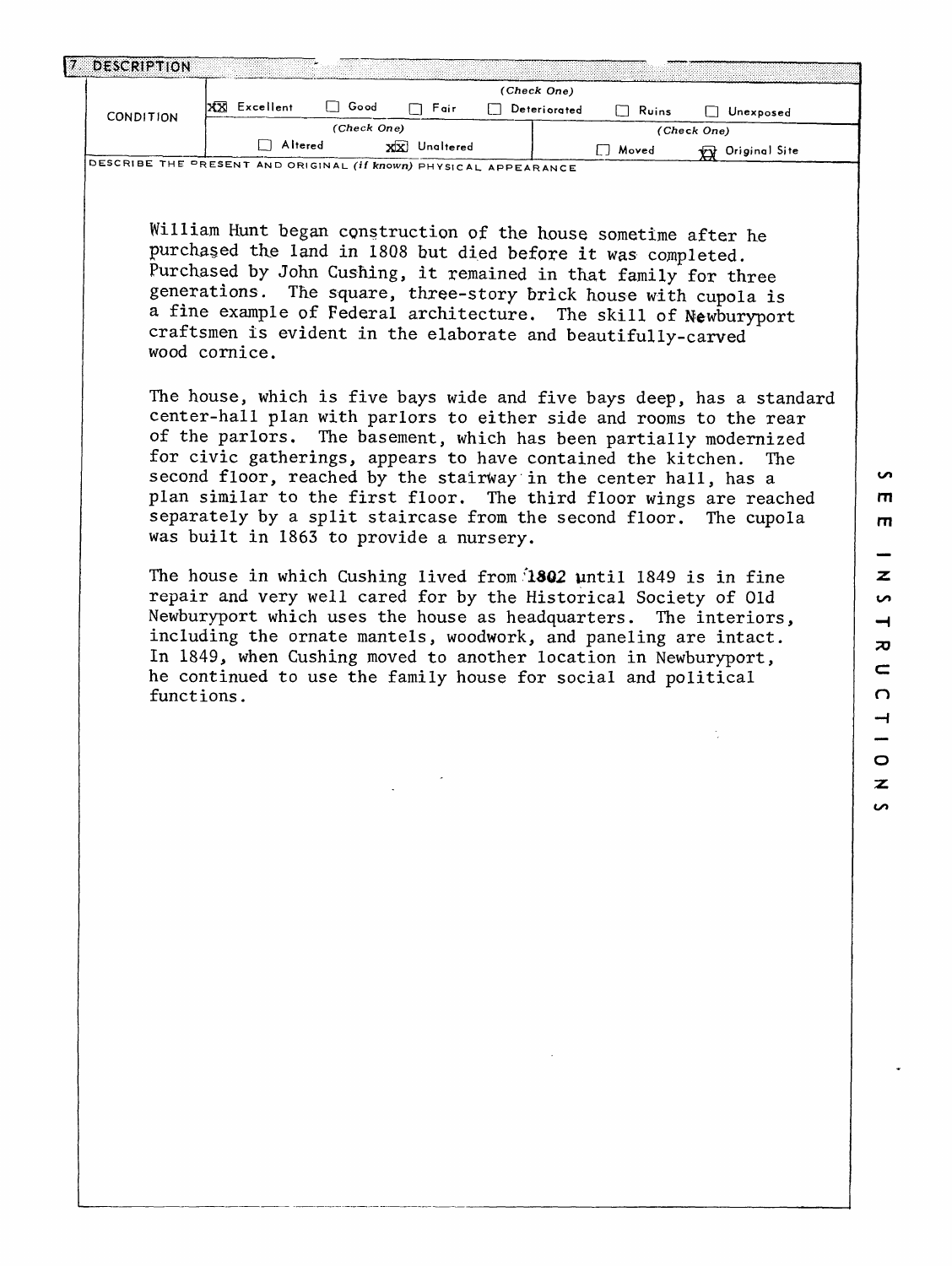| PERIOD (Check One or More as Appropriate)                |              |                    |                 |
|----------------------------------------------------------|--------------|--------------------|-----------------|
| Pre-Columbian                                            | 16th Century | 18th Century       | 20th Century    |
| 15th Century                                             | 17th Century | 19th Century       |                 |
| SPECIFIC DATE(S) (If Applicable and Known)               | 1802-1849    |                    |                 |
| AREAS OF SIGNIFICANCE (Check One or More as Appropriate) |              |                    |                 |
| Abor iginal                                              | Education    | Y Political        | Urban Planning  |
| Prehistoric                                              | Engineering  | Religion/Phi.<br>ᄀ | Other (Specify) |
| Historic                                                 | Industry     | losophy            |                 |
| Agriculture                                              | Invention    | Science            |                 |
| Architecture                                             | Landscape    | Sculpture          |                 |
| Art                                                      | Architecture | Social/Human-      |                 |
| Commerce                                                 | Literature   | itarian            |                 |
| Communications                                           | Military     | Theater            |                 |
| Conservation                                             | Music        | Transportation     |                 |

During the germinal days of America's growth to world power, initialed in the generation before the Civil War, Caleb Gushing, diplomat and politician, played an instrumental role in securing the position of the United States in China. In negotiating the treaty of Wanghia in 1844, he secured for the United States diplomatic and trade privileges equal to that of every major colonial power recognized by China and in so doing laid the foundation for American imperial interests in the Far East. By recognizing that China herself favored equality of trade as a counter to the exclusive and extortionate privileges wrested from her by the British under the treaty of Nanking (1842), he obtained most-favored nation privileges and thus eliminated British hegemony in China. This first American treaty with China has been called by diplomatic historian Samuel Flagg Bemis, "the legal matrix of China's international relations for the next decade, until the treaties of Tiensten."  $\frac{1}{1}$  While this new policy of equality enabled China, to some extent, to play one county against another, it really became "a device by which every nation thereafter could secure for itself any privilege which had been extorted by some other power . . . "<sup>2</sup> Because this treaty and others for which it served as a model insisted on extra-territorial rights and tariff controls, these treaties came to be known as the "unequal treaties" and became a standing grievance of China against the West. The issue was unresolved until World War II when the western powers sought China as an ally.

In addition to this diplomatic success, Gushing pursued an active political and legal career. He is particularly noted for his pioneering insistence on preserving public office from the taint of conflict of interest and was the first Attorney General to sever all connections with his private legal practice. Emerson declared Gushing to be the most eminent scholar of his day and Wendell Phillips once said Gushing was the most learned man living at the time.

1. Samuel Flagg Bemis, A Diplomatic History of the United States [New York, 1938), p. 346. 2. Ibid., quoting Tyler Dennell, Americans in Eastern Asia

(New York, 1927), p. 111.

(continued)

z o iu 3 a: h-ഗ Z **LU LJ**  $\mathbf{v}$ 

 $\mathbf{v}$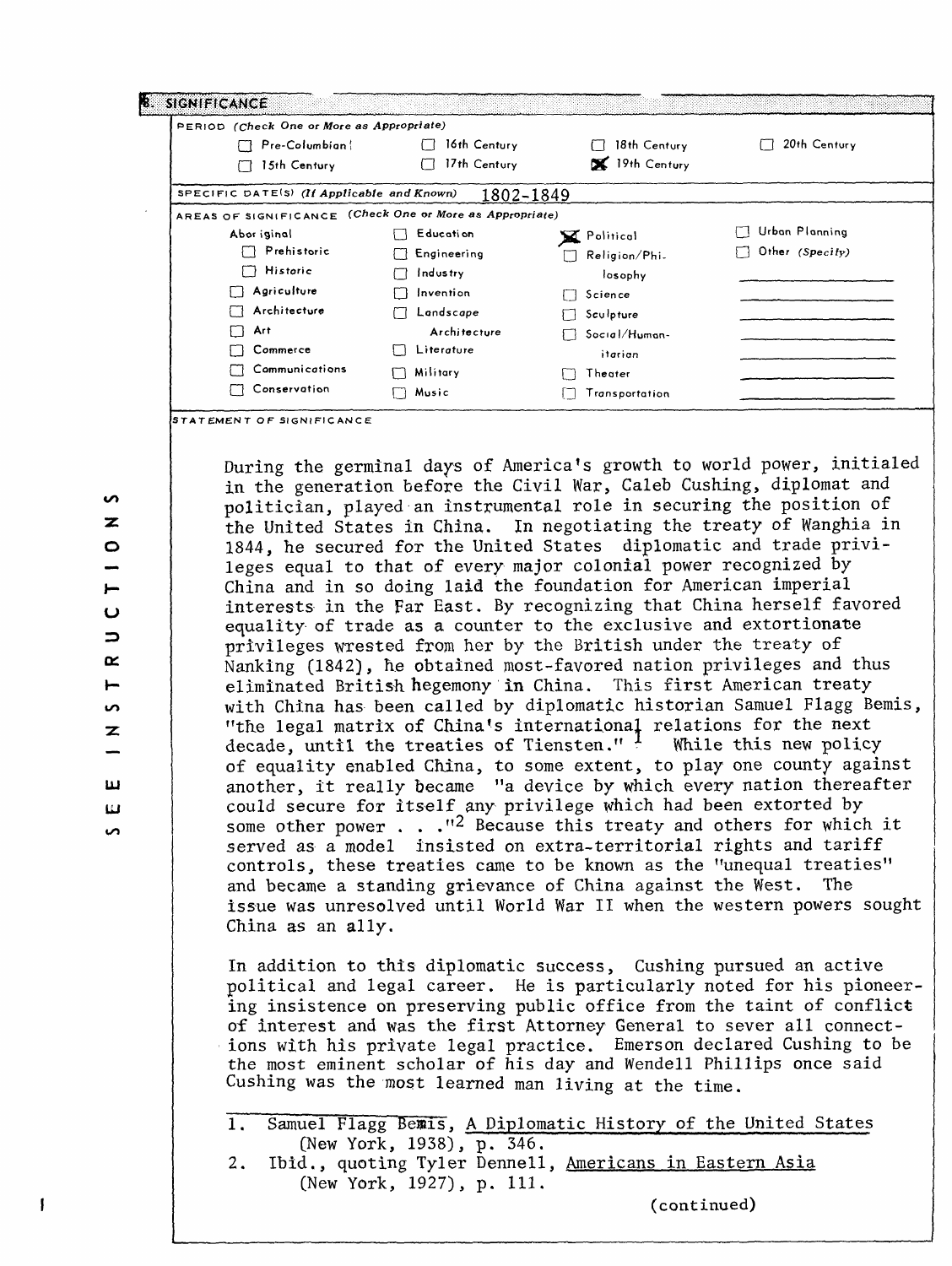|                                                                                                                                                          | 9. MAJOR BIBLIOGRAPHICAL REFERENCES<br>Bemis, Samuel Flagg, A Diplomatic History of the United States,                                                                                                                                                                                   |                                                                                            |                                 |        |                                                        |                    |                                 |                                                                               |                 |               |
|----------------------------------------------------------------------------------------------------------------------------------------------------------|------------------------------------------------------------------------------------------------------------------------------------------------------------------------------------------------------------------------------------------------------------------------------------------|--------------------------------------------------------------------------------------------|---------------------------------|--------|--------------------------------------------------------|--------------------|---------------------------------|-------------------------------------------------------------------------------|-----------------|---------------|
|                                                                                                                                                          | New York, Henry Holt & Company, 1938.<br>Pratt, Julius W., A History of the United States Foreign Policy,<br>New York, Prentice-Hall, 1955.                                                                                                                                              |                                                                                            |                                 |        |                                                        |                    |                                 |                                                                               |                 |               |
|                                                                                                                                                          | 10. GEOGRAPHICAL DATA                                                                                                                                                                                                                                                                    |                                                                                            |                                 |        |                                                        |                    |                                 |                                                                               |                 |               |
|                                                                                                                                                          | LATITUDE AND LONGITUDE COORDINATES<br>DEFINING A RECTANGLE LOCATING THE PROPERTY                                                                                                                                                                                                         |                                                                                            |                                 | o<br>R |                                                        |                    |                                 | LATITUDE AND LONGITUDE COORDINATES<br>DEFINING THE CENTER POINT OF A PROPERTY |                 |               |
| CORNER                                                                                                                                                   | LATITUDE                                                                                                                                                                                                                                                                                 | LONGITUDE                                                                                  |                                 |        | OF LESS THAN TEN ACRES<br>LATITUDE<br><b>LONGITUDE</b> |                    |                                 |                                                                               |                 |               |
| <b>NW</b><br>NE                                                                                                                                          | Degrees Minutes Seconds   Degrees Minutes Seconds<br>۰                                                                                                                                                                                                                                   |                                                                                            | $\boldsymbol{r}$                |        | 42 $^{\circ}$                                          | 48'                | Degrees Minutes Seconds<br>24.7 | Degrees Minutes Seconds<br>$\sim 70$ $^{\circ}$                               | 52 <sup>2</sup> | 16"           |
| SE<br><b>SW</b>                                                                                                                                          | ۰                                                                                                                                                                                                                                                                                        | $\circ$<br>$\circ$                                                                         |                                 |        |                                                        |                    |                                 |                                                                               |                 |               |
|                                                                                                                                                          | APPROXIMATE ACREAGE OF NOMINATED PROPERTY 1eSS                                                                                                                                                                                                                                           |                                                                                            |                                 |        | than one acre                                          |                    |                                 |                                                                               |                 |               |
|                                                                                                                                                          | LIST ALL STATES AND COUNTIES FOR PROPERTIES OVERLAPPING STATE OR COUNTY BOUNDARIES                                                                                                                                                                                                       |                                                                                            |                                 |        |                                                        |                    |                                 |                                                                               |                 |               |
| STATE:                                                                                                                                                   |                                                                                                                                                                                                                                                                                          |                                                                                            | CODE                            |        | COUNTY                                                 |                    |                                 |                                                                               |                 | CODE          |
| STATE:                                                                                                                                                   |                                                                                                                                                                                                                                                                                          |                                                                                            | CODE                            |        | COUNTY:                                                |                    |                                 |                                                                               |                 | CODE          |
| STATE:                                                                                                                                                   |                                                                                                                                                                                                                                                                                          |                                                                                            | CODE                            |        | COUNTY:                                                |                    |                                 |                                                                               |                 | CODE          |
| STATE:                                                                                                                                                   |                                                                                                                                                                                                                                                                                          |                                                                                            | CODE                            |        | COUNTY:                                                |                    |                                 |                                                                               |                 | CODE          |
|                                                                                                                                                          | <b>11. FORM PREPARED BY</b>                                                                                                                                                                                                                                                              |                                                                                            |                                 |        |                                                        |                    |                                 |                                                                               |                 |               |
|                                                                                                                                                          | NAME AND TITLE:                                                                                                                                                                                                                                                                          |                                                                                            |                                 |        |                                                        |                    |                                 |                                                                               |                 |               |
| ORGANIZATION                                                                                                                                             | Benjamin Levy, Senior Historian<br>Division of History, Office of Archeology and<br>STREET AND NUMBER:<br>1100 L Street, N.W.                                                                                                                                                            | Historic Preservation, National Park Service                                               |                                 |        |                                                        |                    |                                 | DATE                                                                          |                 | June 27, 1973 |
|                                                                                                                                                          | CITY OR TOWN:                                                                                                                                                                                                                                                                            |                                                                                            | STATE                           |        |                                                        |                    |                                 | CODE                                                                          |                 |               |
|                                                                                                                                                          | Washington<br>12. STATE LIAISON OFFICER CERTIFICATION                                                                                                                                                                                                                                    |                                                                                            |                                 |        | D.C.                                                   |                    |                                 |                                                                               |                 |               |
|                                                                                                                                                          |                                                                                                                                                                                                                                                                                          |                                                                                            |                                 |        |                                                        |                    |                                 | NATIONAL REGISTER VERIFICATION                                                |                 |               |
|                                                                                                                                                          | As the designated State Liaison Officer for the Na-<br>tional Historic Preservation Act of 1966 (Public Law<br>89-665), I hereby nominate this property for inclusion<br>in the National Register and certify that it has been<br>evaluated according to the criteria and procedures set |                                                                                            |                                 |        |                                                        | National Register. |                                 | I hereby certify that this property is included in the                        |                 |               |
| forth by the National Park Service. The recommended<br>level of significance of this nomination is:<br>State $\Box$<br>Local $\Box$<br>$National \ \Box$ |                                                                                                                                                                                                                                                                                          | Chief, Office of Archeology and Historic Preservation<br>and the control of the control of |                                 |        |                                                        |                    |                                 |                                                                               |                 |               |
|                                                                                                                                                          | Name                                                                                                                                                                                                                                                                                     |                                                                                            |                                 |        |                                                        |                    |                                 |                                                                               |                 |               |
|                                                                                                                                                          |                                                                                                                                                                                                                                                                                          |                                                                                            |                                 |        | ATTEST:                                                |                    |                                 |                                                                               |                 |               |
| Title                                                                                                                                                    |                                                                                                                                                                                                                                                                                          |                                                                                            | Keeper of The National Register |        |                                                        |                    |                                 |                                                                               |                 |               |
|                                                                                                                                                          | Date $\overline{\qquad \qquad }$                                                                                                                                                                                                                                                         |                                                                                            |                                 |        |                                                        |                    | Date                            |                                                                               |                 | الدائر استم   |
|                                                                                                                                                          |                                                                                                                                                                                                                                                                                          |                                                                                            |                                 |        |                                                        |                    |                                 |                                                                               |                 |               |

 $\mathbf{u}$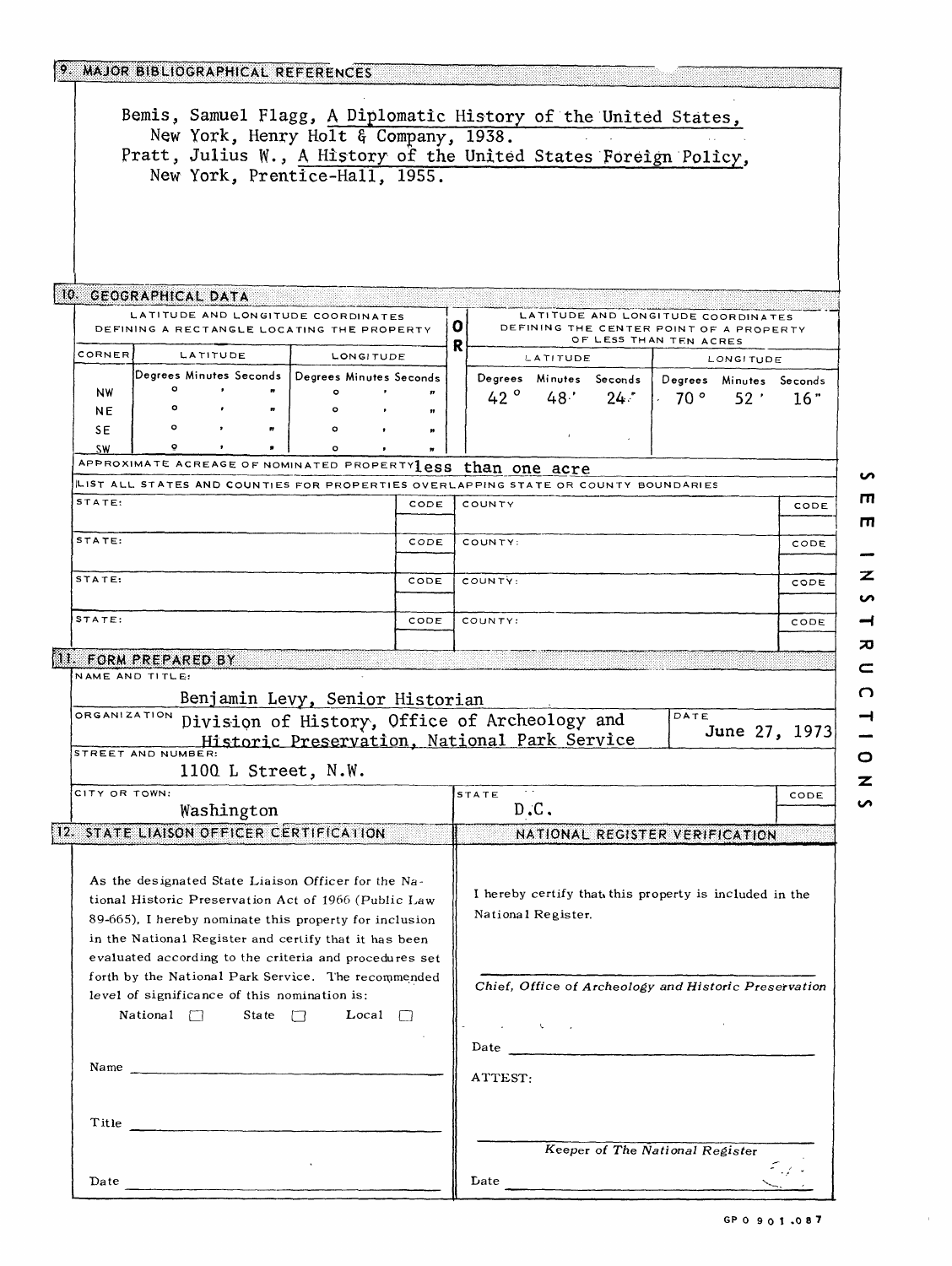#### Form 10-300o UNITi TATES DEPARTMENT OF THE INTERIOR **NATIONAL PARK SERVICE**

## **NATIONAL REGISTER OF HISTORIC PLACES**

### **INVENTORY - NOMINATION FORM**

ATE Massachusetts **COUNTY E s sex**  FOR NPS USE ONLY **ENTRY NUMBER** *(Continuation Sheet)* DATE

*(Number all entries)* 8. Significance: (1) Caleb Gushing House

Biography

The American statesman, Caleb Gushing, was born in 1800, in Salisbury, Massachusetts. Two years later, the family moved to the prosperous shipping town of Newburyport, Massachusetts, where Caleb Gushing was to be the town's foremost citizen for half a century. He graduated from Harvard in 1817, spent a year at Harvard Law School and was admitted to the Massachusetts bar in 1821. While building his law practice in Newburyport, he edited the local newspaper, delivered many public addresses, mastered at least four modern languages and entered aggressively into politics. He served in the Massachusetts General Court as a state senator.

Gushing was elected to Congress in 1834--a time when the slavery question was being revived. He disliked slavery on moral grounds but, like many of his contemporaries, felt the Federal Government had no constitutional right to interfere with it. He believed it was more important to preserve the Union than to abolish slavery and his political career was based on this devotion to the Union.

He served four consecutive terms in Congress and during the first two he was an entirely orthodox and accredited Whig. His defense of President Tyler's veto of the National Bank in 1841 caused his alienation from the Whigs and his joining the Democrats until 1861, when he shifted to the Republican party.

Tyler appointed Gushing commissioner to China, where he arranged the Treaty of Wanghia. This treaty opened five major Chinese ports to American trade and authorized the stationing of consular officers at these ports. It authorized acquistion of property and granted Americans the right of extra territoriality which permitted an accused American citizen in China to be tried by an American official under American law.

Gushing, an apostle of "manifest destiny," favored the acquisition of Texas and Oregon and was, later, a strong advocate of the annexation of Cuba. In 1847, he raised a regiment with his own funds, and went to Mexico, but arrived after the fighting.

In 1851, after securing the incorporation of Newburyport as a city, he was elected its first mayor. A year later he resigned and entered President Pierce's cabinet as Attorney General. He elevated that office by being the first incumbent to hold strictly to its duties and refraining from private law practice.

With the outbreak of the Civil War he offered his services to Governor Andrew of Massachusetts, who rejected them. President Lincoln, however, accepted Cushing's legal assistance and, as the war progressed, entrusted him with important government affairs. In 1868 he was in Bogota,

(continued)